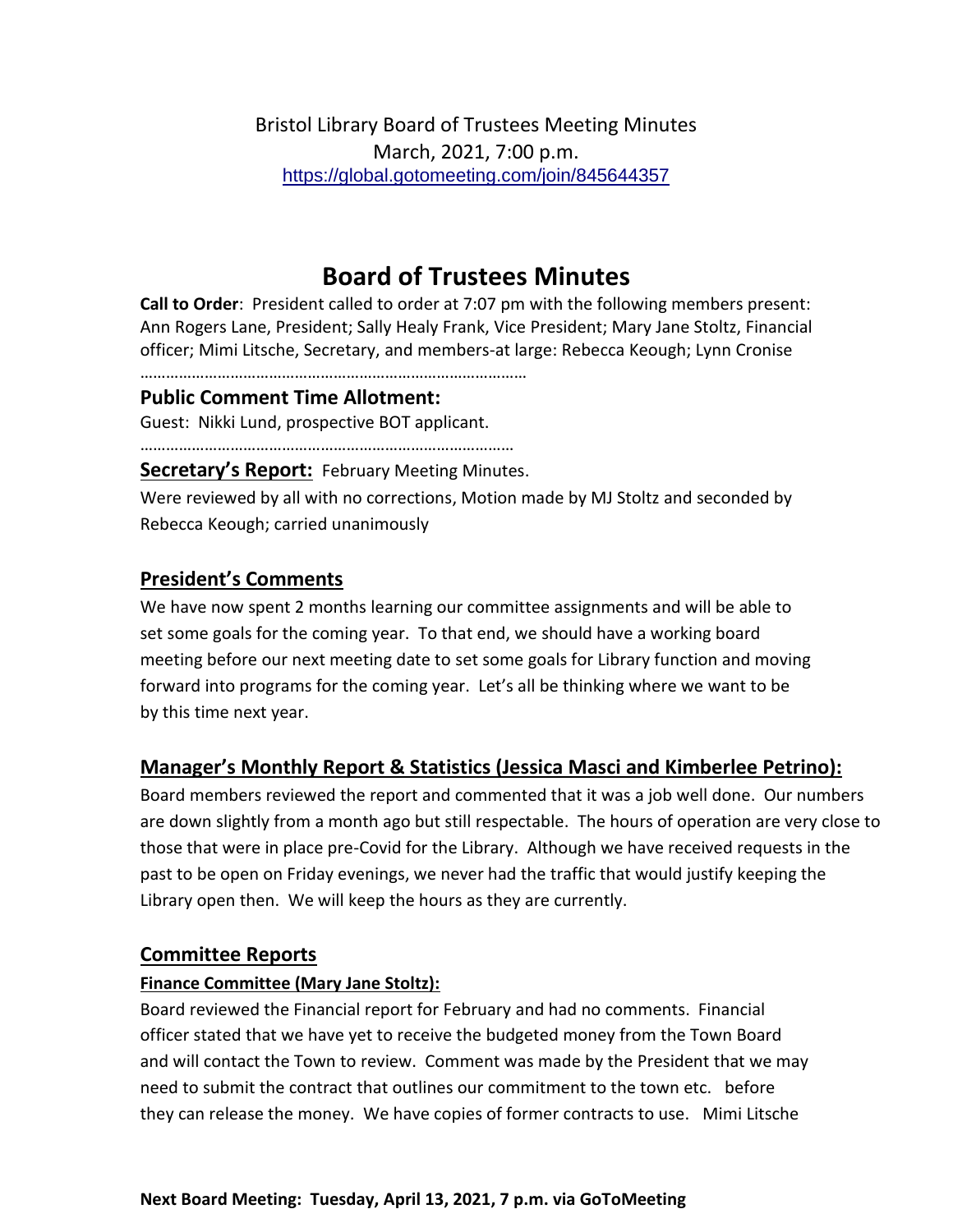moved to have financial reports accepted and seconded by Sally Healy Frank. The motion carried unanimously.

PPP status? The Financial Officer indicated that we have submitted the application for payment protection plan (second grant) to the bank and they have accepted same. We await their approval.

#### **Volunteer Committee: Lynn Cronise**

The Board reviewed the letters Lynn has sent out to volunteers on our current list. There has been little feedback to date on this letter except from our old standby volunteers indicating that they would be available for some work. Lynn would also like to send another letter directed to a more general audience on our website. She has done research with what is done at other libraries and applied these practices to our thinking about what and who volunteers in general. Many Libraries are not doing much until after the Covid crisis abates. However, there is no reason why we should not gather names of interested individuals in the meantime, to be ready for new programs and needs. We might offer a welcome letter to those new residents in the Bristol catchment area so that they would know about the little jewel in their community—either to utilize access or to volunteer for an event.

#### **Grant Committee: Rebecca Keough**

The committee chair indicates that it has been a month of discovery for the Grant committee. Although there is no time this year to apply for the American Library Association grant, we now understand what kinds of information we will need to gather and have on hand in order to apply for these, and other, grants. We also need to have people on call that can do a letter of support for use in Grant applications. Some of these letters will have to be customized to the grant, but others can by generalized. We are learning what will and won't necessarily work in the Town of Bristol for Grant programs. Updates on the former grant outcomes: sidewalk and Lighting projects are in the works appropriately.

## **Operations Committee: Ann Rogers Lane**

Ann has been meeting with the managers on a weekly basis, but reports that Kim Petrino and family has just suffered a great loss of their little daughter, and will be on at least 8 weeks extended leave, and Ann was also informed that Jessica has been struggling with some personal and family issues that requires more of her time at home. She will be resigning at the end of the month. Ann plans on doing an exit interview with Jessica to see if current job description and duties indeed match what she was doing and to glean whatever thoughts Jess might have on garnering another Manager. Ann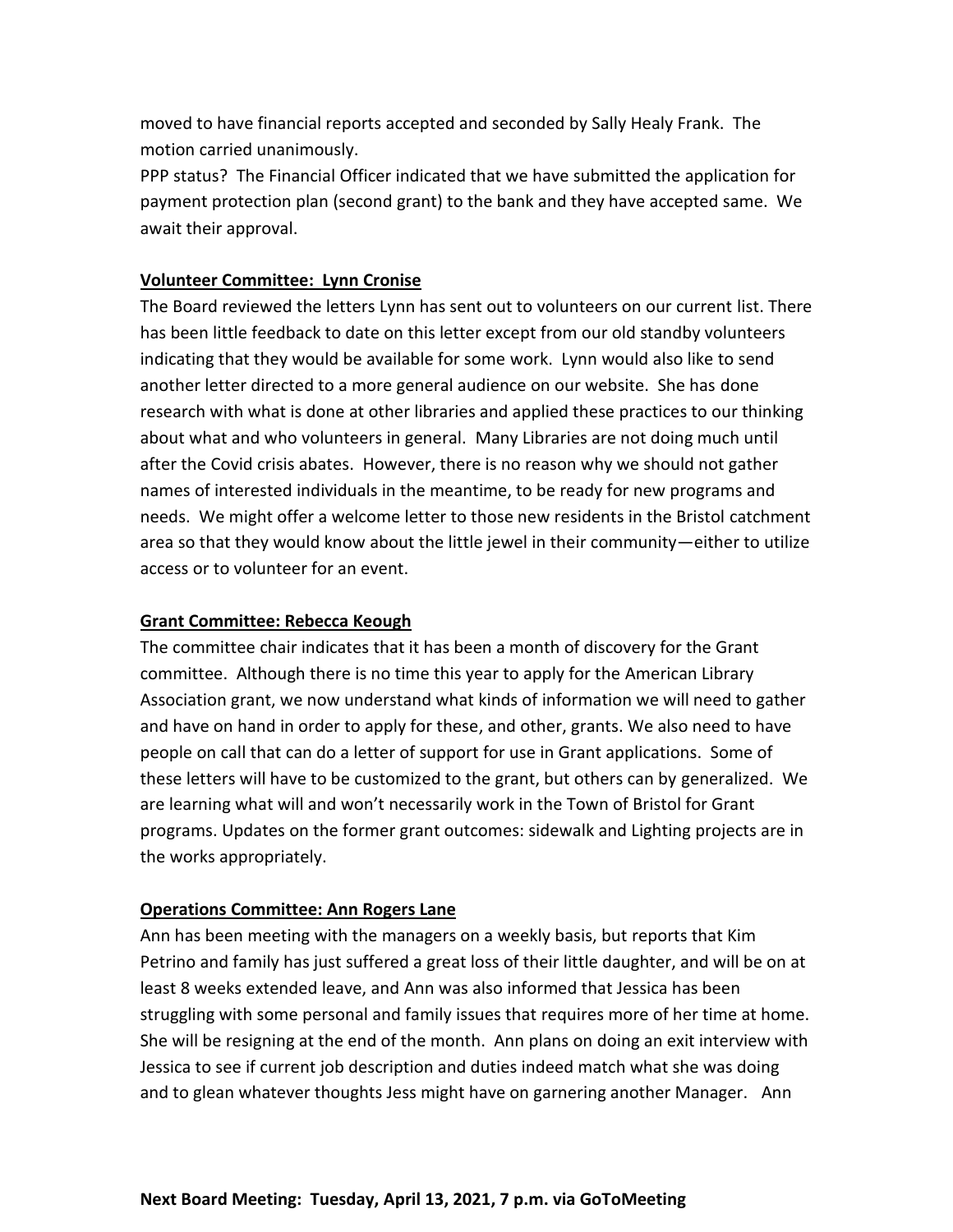informs the board that both Brenda and Mary Jane, former clerks, are planning on stepping in to help us out in the interim.

#### **Policy Committee: Mimi Litsche**

The Board reviewed the current drafted policies on ADA policy; Patron use of Technology in the Library and the Board Guidelines for practice including addenda for Conflict of Interest and Ethics Principles. Mimi Litsche Moved to accept the ADA policy as is and seconded by Mary Jane Stoltz; the motion carried unanimously. However, board members had some reservations about the clarity of who is responsible for monitoring the technology use by patrons and stated that that needed more definition. Likewise, the Board practices policy while complete in its scope, did not address the repository for the signed documents required for the procedures it addresses. Thus, these two policies will be returned to the committee for revision and approval deferred until the April meeting.

## **Fundraising Committee: (Acting- Sally Healy Frank, Ann Rogers Lane)**

It is clear that this year will require a social distancing venue as well as what we noted in the previous year. There will be no Bristol Day gathering, and we may try the online raffle basket, or a silent auction, but research has shown that these venues operate better with a PayPal payment option. It is understood that 2.54% of each sale must go to PayPal, but the rest will stay with the Library. Ann will research if they will do 3<sup>rd</sup> party protection from fraudulent payments and pursue appropriate application.

## **Municipal Committee:**

Before Ann Ruflin resigned from the board, she provided some research into the feasibility of pursuing this method of funding stabilization for the library going forward. While it could offer a stable income stream from taxpayer dollars, it would require a major overhaul of how the Library is structured. Board members would have to be voted in by the community at large, for example. We would likely enjoy less autonomy, but we would not be a burden to the Town in a financial way either. Ann Rogers Lane reminded all of us how truly gracious the Town supervisors and the Board have been to give us the majority of our funding every year.

## **Communications Committee: Sally Healy Frank:**

Sally has been working to understand how the communication processes of the Library interact with one another. She concludes that we need to have a consistent method of updating our web messaging from several sites, and it would be helpful to be able to do this with one tool or software. Ann Rogers Lane indicated that she thought such a tool